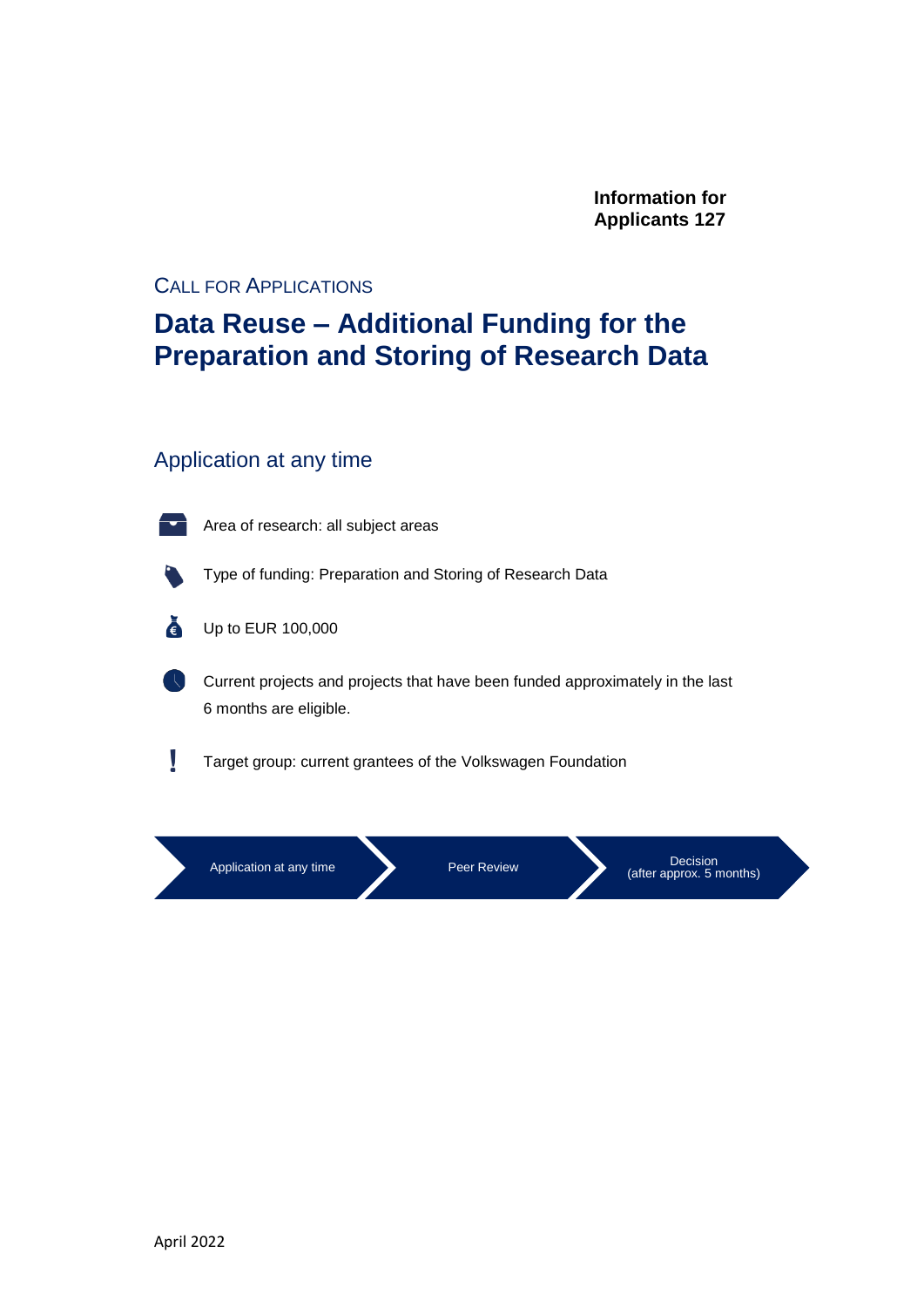

### **OBJECTIVES**

Research data are at the same time starting point and the result of research. Its longterm storage and supply enables scientific progress as well as keeping up quality standards due to replication.

The concept of Open Data focuses on the "open" handling of research data as an important resource of science and humanities. Open Data asks for the commitment to the so-called FAIR principles – data needs to be Findable, Accessible, Interoperable and Reusable, for humans as well as machines<sup>1</sup>. The same applies for the CARE principles ("Principle of Indigenous Data Governance"<sup>2</sup> ) and all relevant legal provisions. With the National Research Data Infrastructure (Nationale Forschungsdateninfrastruktur, NFDI) the cornerstone for an infrastructure of institutionally secured repositories in Germany has been created. In the field of research data, however, there is quite a large heterogeneity among the different disciplines, when it comes to data annotation, data processing and data storage. For example, in the field of high-energy physics there is already a clearly defined "data workflow". Yet, in other disciplines, standards are still being fought over and routines need to be established and data stored in public, non-commercial, reliable repositories.

The leading concept of the Open Science Policy of the Volkswagen Foundation is that preferably research data generated within funded projects should be prepared for data reuse and made available as Open Data. To do so, grantees can apply for additional funds. With this program, the Volkswagen Foundation aims to highlight the importance of Open Science.

 $\overline{a}$ 

<sup>&</sup>lt;sup>1</sup> Wilkinson, M., Dumontier, M., Aalbersberg, I. et al. (2016): The FAIR Guiding Principles for scientific data management and stewardship. Sci Data 3, 160018. https://doi.org/10.1038/sdata.2016.18 [25.2.2022]

<sup>2</sup> https://www.gida-global.org/care [25.2.2022]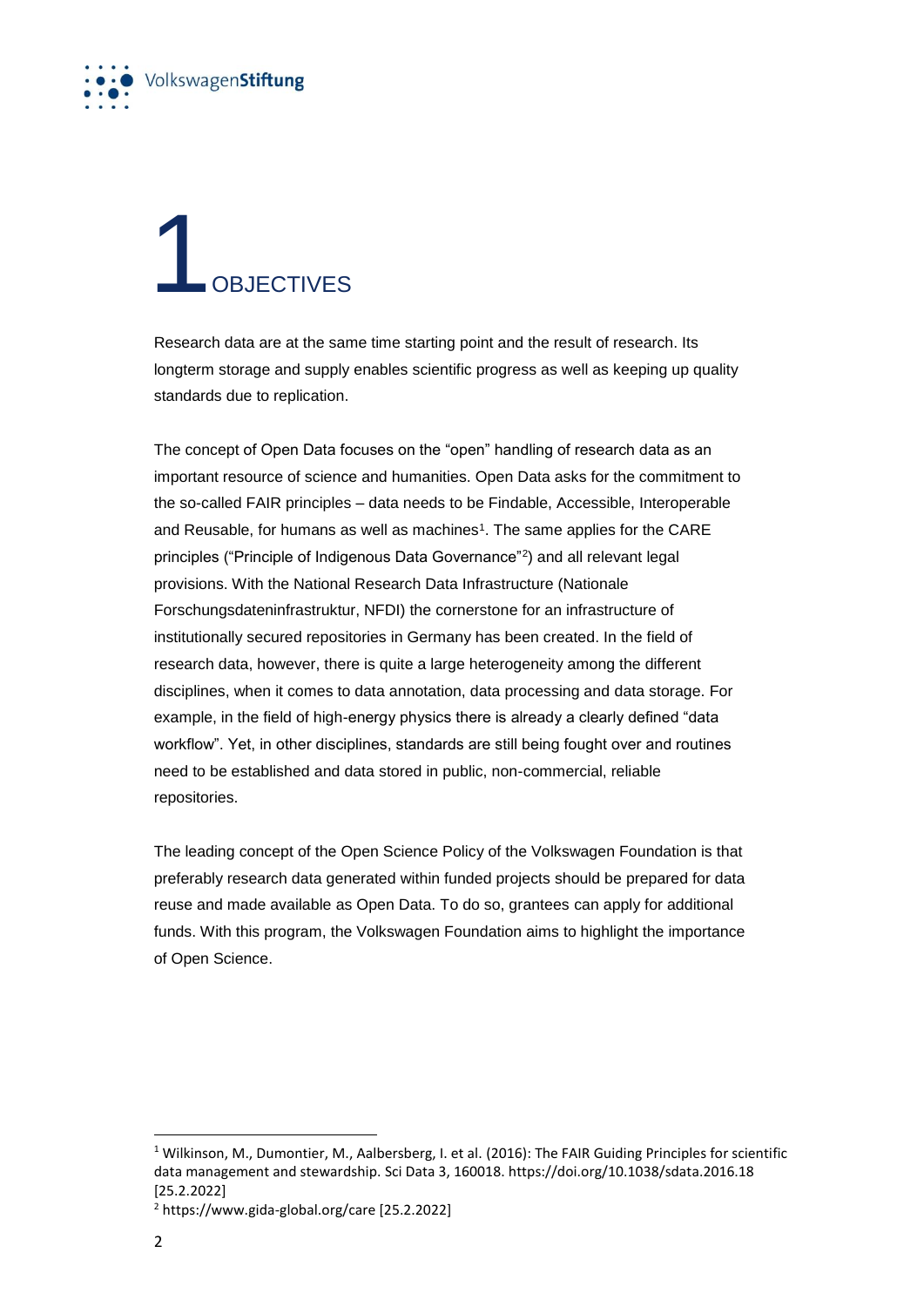

## 2<br>SCOPE OF FUNDING AND GENERAL CONDITIONS

Researchers generating scientifically relevant research data are eligible for funding if their projects are currently or have been funded in the last two years by the Volkswagen Foundation. The preparation and the storage of research data in public, non-commercial repositories are supported with funds up to EUR 100,000. The aim is to prepare the data and make it available for data reuse. The corpus of the data prepared for data reuse should generally contain research data funded by the foundation.

It is a precondition that the intended repository for the corpus of research data has already been decided upon. The applications should be submitted together with the repository as coapplicant. The data management plan (DMP) of the target repository should be part of the application documents.

It is recommended to consult experts from the field (professional societies, university service offices, repositories, etc.) for the selection of the target repository as well as the filling out of the DMP and the connected legal questions concerning the use of external data and the protection of own data rights. An overview over the already existing repositories is provided by the Directory of Research Data Repositories re3data (https://www.re3data.org/) as well as the DFG-Portal for research infrastructure RIsources (https://risources.dfg.de/). It is expected that the development of the legal framework for handling research data will be followed and taken into account.

Funds can be applied for:

- personnel costs (positions for doctoral students cannot be granted)
- recurrent means (travel costs, costs for software and licenses, etc.)

Please note that the following costs cannot be applied for:

- non-recurrent costs
- means for future storage of research data in the target repository
- means for purchasing external data

Just to summarize: The application cannot be considered if:

- there is no connection to a currently funded project by the Volkswagen Foundation or a project that has been funded up to six months ago
- the data material consists of less than two thirds of data generated within a funded project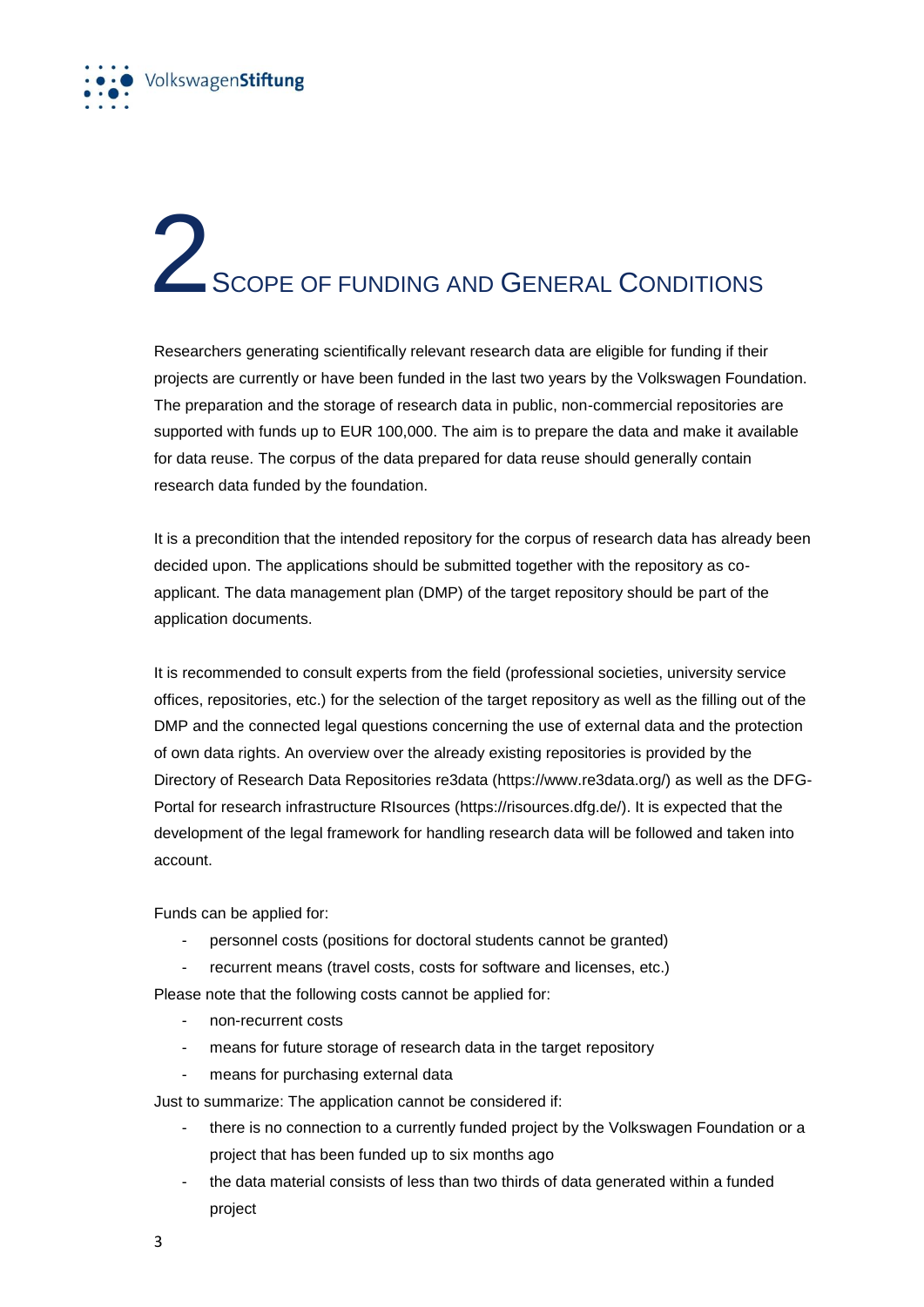

- it is submitted without a target repository as co-applicant

Please consider, furthermore, the general list "What we do NOT fund".

## **3**<br>APPLICATION AND SELECTION PROCEDURE

Applications can be uploaded at any time within the program "Data Reuse". Please get in touch beforehand with your contact person at the Foundation for your current project or the contact person for data reuse.

The review process is based on written reviews by experts in the relevant discipline and in the field of data and archival work. The criteria for review are:

- scientific relevance of the data material
- the target repository's fit for the data material
- commitment to disciplinary data standards with the digital concept (if available)
- consideration of relevant legal aspect in the digital concept
- feasibility of the digital concept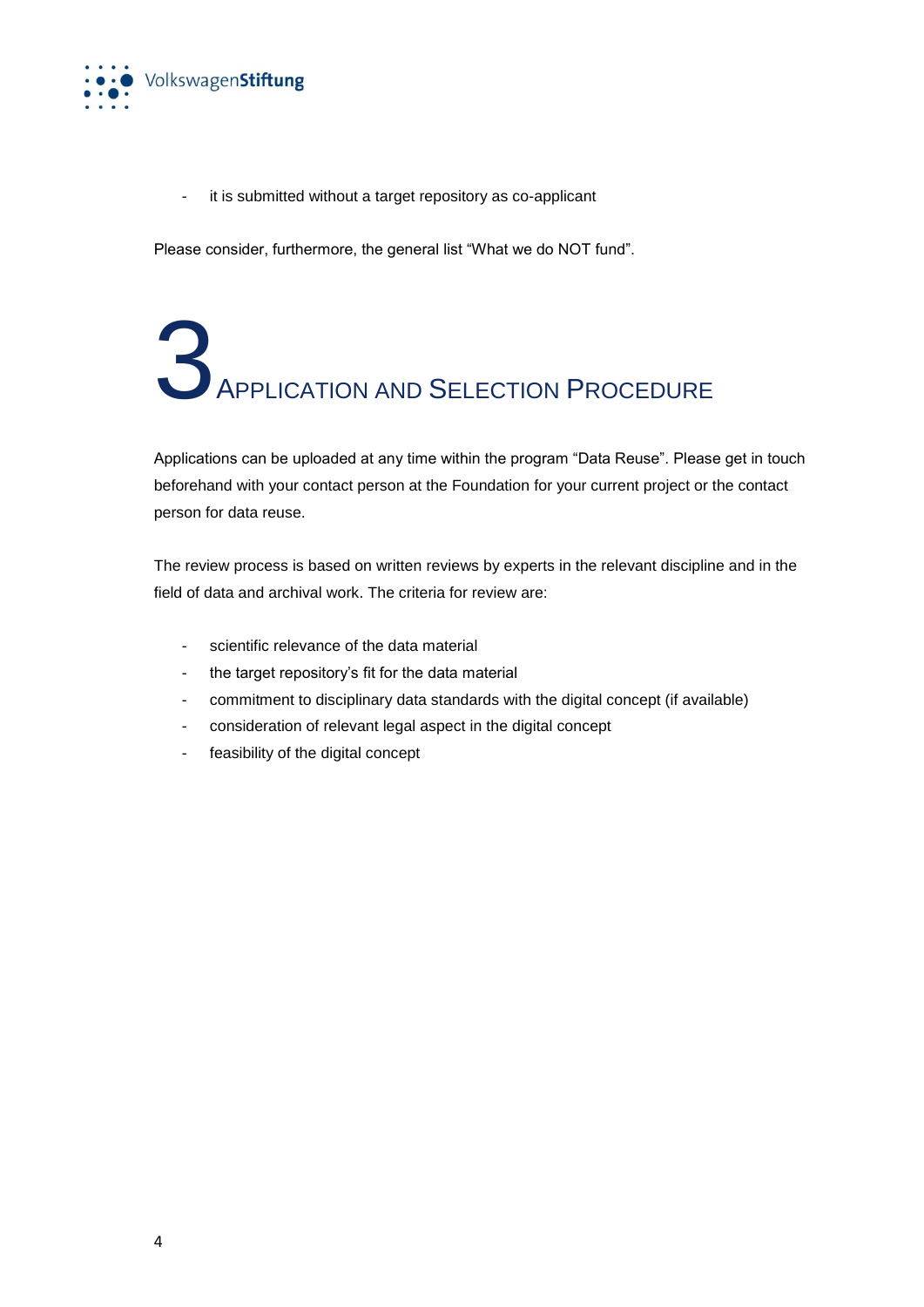

### 4<sup>A</sup>PPLICATION CHECKLIST

Please upload the application in electronic form via the application portal of the Volkswagen Foundation within the funding offer "Data Reuse".

The following information has to be uploaded in the portal as enclosures (pdf files):

- **Cover letter**
- **Summary (German/English)**
- **Application text (in English) with the following information** (max. 8 pages):
	- $\triangleright$  Description of the data material and its generation process
	- $\triangleright$  Explanation for the decision of the target repository
	- $\triangleright$  Concept of data preparation for the data reuse
	- $\triangleright$  Critical analysis of the relevant disciplinary standards (if available)
	- $\triangleright$  Consideration of legal aspects
- **Time schedule and work plan**
- **Budget justification** (especially for personnel costs)
- **Data management plan of the target repository**
- **Short CV of the applicant(s)** (max. 2 pages)

Please inform yourself beforehand about the application portal of the Volkswagen Foundation. Information about the portal can be found in the document ["Electronic](https://portal.volkswagenstiftung.de/vwsantrag/tipps.do?siteLanguage=en)  [application made easy –](https://portal.volkswagenstiftung.de/vwsantrag/tipps.do?siteLanguage=en) instructions and tips" (pdf). For technical questions concerning the use of the portal, please contact: support@volkswagenstiftung.de